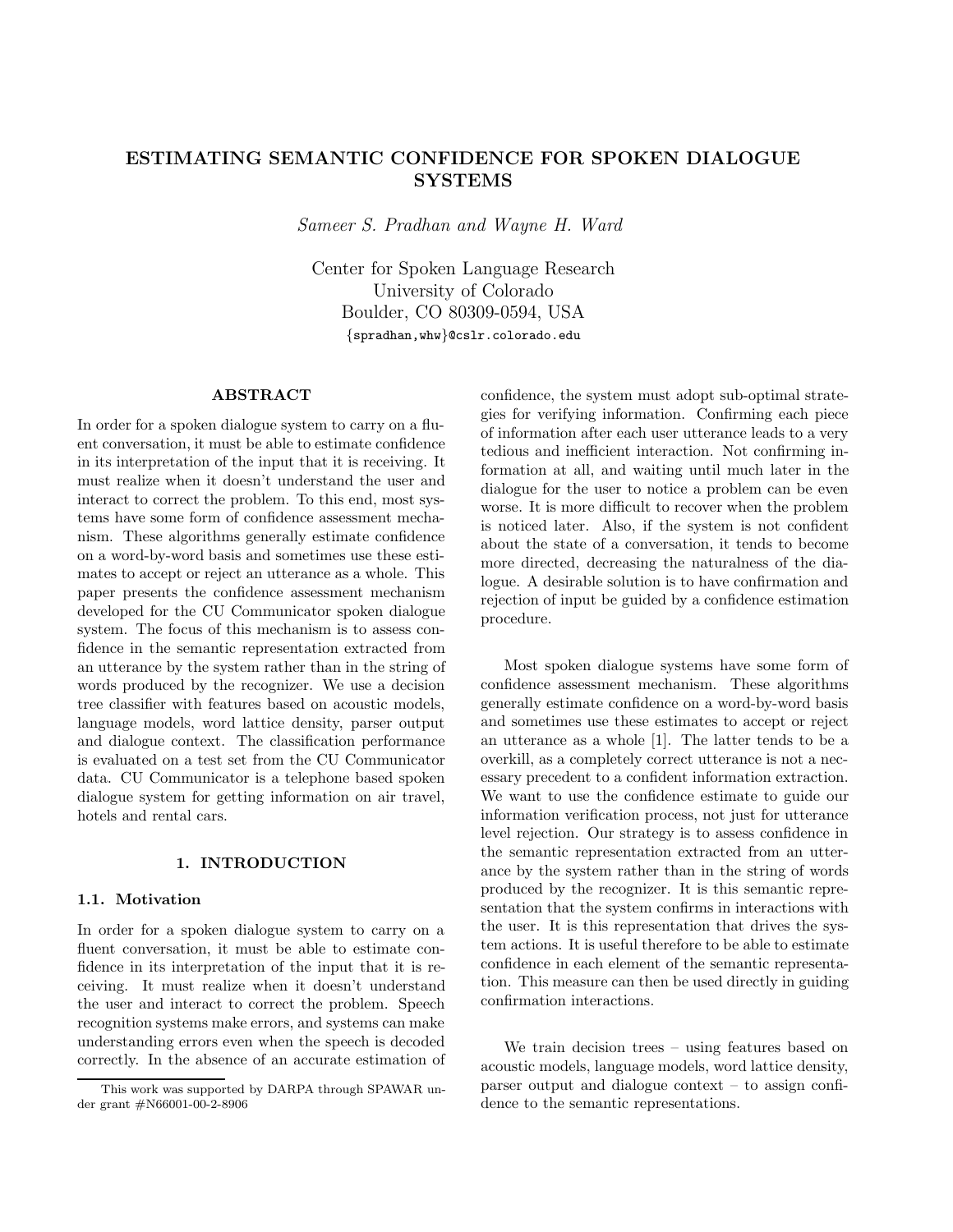#### **1.2. The System**

The CU Communicator [3] is an interactive, spoken dialogue system which complies with the Galaxy Hub architecture. It combines continuous speech recognition, robust semantic parsing and dialogue management, together with a live database backend, to assist telephone callers in scheduling airline, hotel and rental car reservations.

## **2. METHODOLOGY**

## **2.1. Related Research**

Until recently, most of the dialogue confidence measures were derived from the confidence given to individual words hypothesized by the decoder. Most previous research [2] tends to indicate that lattice density and language model features perform better than acoustic features, and their combination sometimes works better when complemented with parse-level features derived from the output generated by a semantic parser like Phoenix [4]. However, recently, researchers have started using utterance-level confidence measures to better assist the dialogue manager in taking a binary accept/reject decision [1]. Since accepting/rejecting an entire utterance is not an ideal strategy in most cases, we decided to explore one at a sub-utterance level – on extracted semantic representations spanning one or more words. This strategy requires changes in generation of features that were found to be most useful in previous experiments. Also, some other features – parallel to the word-level features, can now be generated from the semantic representations. We analyze the utility of these features by using them to classify the semantic extractions.

#### **2.2. Extracted Representation**

The parser produces a semantic representation of the extracted information. Each line of the extracted parse contains: a frame name, a slot name and a value. Our confidence annotation mechanism assigns a confidence score to each element. This confidence score represents the joint probability of the slot and its filler value.

An example will be helpful for clarification:

UTTERANCE: I WOULD LIKE TO GO FROM DENVER TO CHICAGO TOMORROW **AFTERNOON** 

The extracted semantic representation is

```
Air:[Depart_Loc].DENVER
Air:[Arrive_Loc].CHICAGO
Air:[Date_Time].TOMORROW AFTERNOON
```
#### **2.3. Data Preparation and Training**

Our data set comprises 23,472 utterances collected using the CU Communicator system over a two-year period.

All the utterances (both the hypothesized and actual) are first parsed using Phoenix. Some of them do not produce a parse, so we simply discard them. Then, we annotate the sentences using just the frame and slot pair from each output line (generated from the transcribed utterances). We then partition the entire dataset by dialogue context (refer Section 3) and train a trigram language model for each context (henceforth referred to as *slot language model* conditioned on dialogue context). Our example utterance produces the following sequence:

Air:[Depart\_Loc] Air:[Arrive\_Loc] Air:[Date\_Time]

The training examples comprise features extracted from the annotated sentence associated with the corresponding hypothesized sentences. Assuming that the recognizer generated a perfect hypothesis in our example, we would get the following annotated sentence:

```
Air:[Depart_Loc] (DENVER) Air:[Arrive_Loc] (CHICAGO)
Air:[Date_Time] (TOMORROW AFTERNOON)
```
Each frame-slot-words triplet, along with the associated statistics, contributes towards generating the feature values in an example used for training the decision tree. The examples produced using a sentence in a hypothesis are labeled correct or incorrect depending on whether or not the corresponding frame-slot-words triplet in the transcribed utterance is identical.

## **3. THE FEATURES**

We consider the following features in our experiments

- $\triangleright$  **Dialogue Context** In our system the dialogue context is modeled using the most recent system prompt. These can be clustered into distinct categories depending on the nature of the information they seek. We use 20 different contexts in the Communicator system.
- $\triangleright$  **Word LM Probability** This is the average of the class-based trigram language model probability conditioned on the dialogue context.
- $\triangleright$  Word LM Backoff This is the probability that a given n-gram backoff sequence over a given window around the word – in our case, two on either side – corresponds to a correctly hypothesized word. This is averaged over the number of words present in the semantic unit [4].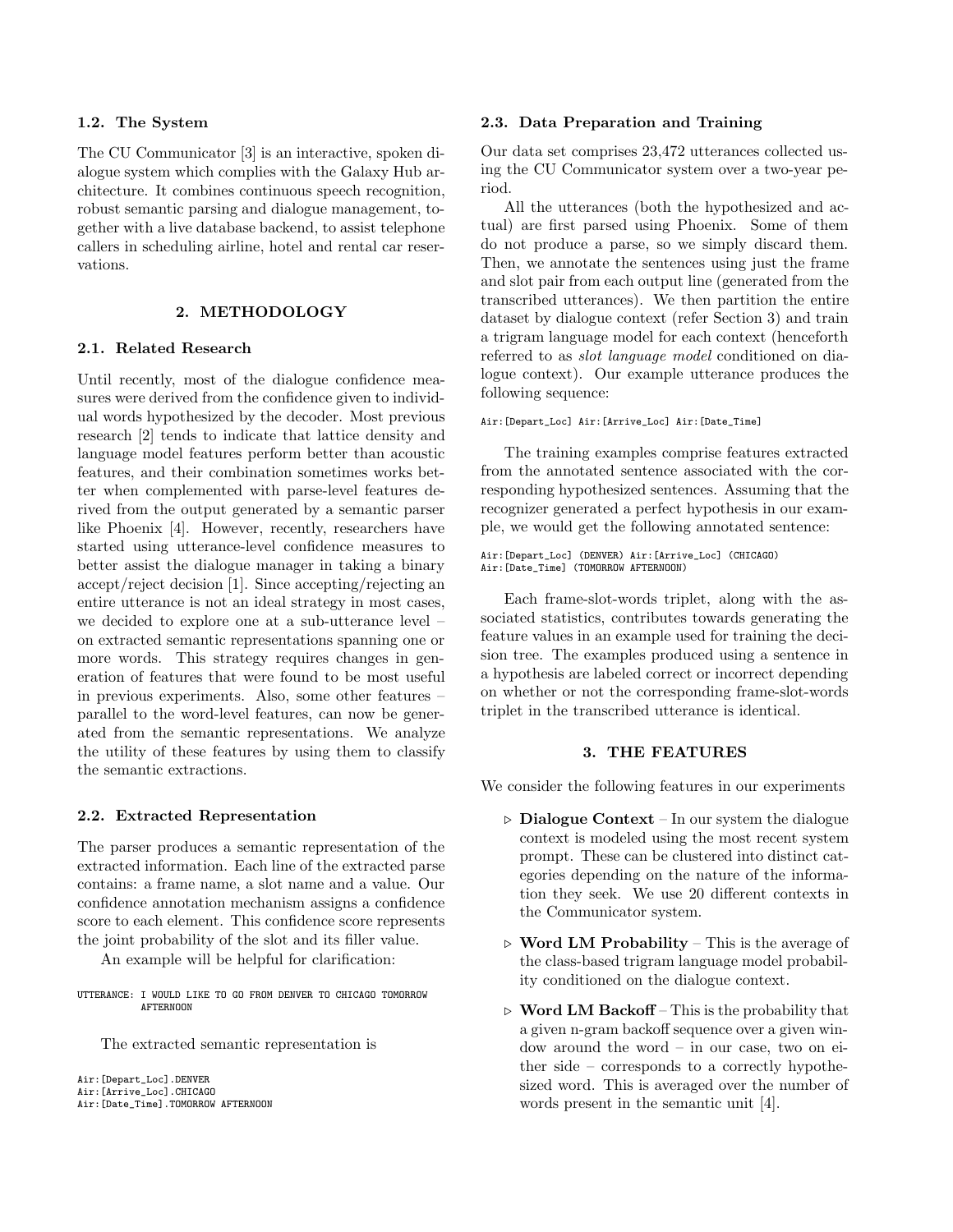- $\triangleright$  **Slot LM Probability** This is the slot language model probability of the slot under consideration – also conditioned on dialogue context.
- $\triangleright$  **Slot LM Backoff** This is calculated just like its word counterpart, using slot language model conditioned on the dialogue context instead.
- **Word Confidence** This measure is an estimate of the confidence of an hypothesized word directly as its posterior probability, computed on the word graphs using a forward-backward algorithm [5].

#### **4. EXPERIMENTS AND RESULTS**

After processing the 23,472 utterances as mentioned in Section 2.3, we are left with a total of  $25,315$  examples. We performed stratified sampling on the dialogue context to partition the data into training (60%) and test  $(40\%)$  sets – so that we could perform two types of classification experiments – one, using the dialogue context as one of the features and training a single decision tree to classify all examples, and the other, by generating a separate tree for each dialogue context and testing the collective performance on the entire test set.

| Feature Set         | Equal Cost |      |                  | $10\%$ False Accepts |             |              |
|---------------------|------------|------|------------------|----------------------|-------------|--------------|
| Dialogue Context +) |            |      | %FA   %FR   %ACC |                      |             | %FA %FR %ACC |
| Slot-Prob           | 94.65      | 0.52 | 89.41            | 9.96                 | 68.02       | 38.19        |
| Word-Prob           | 100.00     | 0.00 | 89.30            | 9.96                 | 68.15       | 38.07        |
| $Slot-Backoff(3)$   | 76.20      | 2.00 | 90.06            |                      | 11.53 56.48 | 48.33        |
| Word-Backoff (4)    | 85.06      | 1.14 | 89.88            | 9.50                 | 52.71       | 51.91        |
| Confidence<br>51    | 74.72      | 1.97 | 90.25            | 9.78                 | 63.49       | 42.26        |
| $1+2+3+4$<br>(6)    | 76.38      | 1.76 | 90.26            | 9.96                 | 49.02       | 55.16        |
| $1+2+3+4+5$         | 67.44      | 1.91 | 91.08            |                      | 43.50       | 60.08        |

**Table 1**. Performance of trees generated using dialogue context as one of the features.

| Feature Set         | Equal Cost<br>%FA   %FR   %ACC |      |       | $10\%$ False Accept<br>%FA   %FR   %ACC |       |       |
|---------------------|--------------------------------|------|-------|-----------------------------------------|-------|-------|
| $Slot-Prob(1)$      | 95.57                          | 0.31 | 91.33 | 3.51                                    | 91.77 | 20.17 |
| Word-Prob<br>(2)    | 93.63                          | 1.36 | 90.95 | 8.67                                    | 79.31 | 25.66 |
| $Slot-Backoff(3)$   | 77.03                          | 1.75 | 91.68 | 2.21                                    | 94.35 | 20.42 |
| Word-Backoff<br>(4) | 80.44                          | 1.94 | 90.57 | 5.07                                    | 84.02 | 28.01 |
| Confidence<br>'5)   | 75.74                          | 1.92 | 91.77 | 4.70                                    | 92.87 | 24.73 |
| $1+2+3+4$<br>(6)    | 68.36                          | 3.43 | 90.22 | 8.58                                    | 76.04 | 39.63 |
| $1+2+3+4+5$         | 67.80                          | 2.15 | 90.52 | 10.79                                   | 51.57 | 57.37 |

**Table 2**. Performance of separate trees generated for each dialogue context.

We used the Weka machine learning toolkit's [6] implementation of C4.5 to train the decision trees. The semantic error, i.e., the total number of semantic units that were labeled incorrectly, in the entire dataset was about 10.54%. After partitioning, the training and test sets had semantic errors of 10.44% and 10.69% respectively.

Table 1 shows the classification accuracies (ACC) on the test set, using a single decision tree that has the dialogue context as one of its features – for various combination of feature sets. Alongside are the false acceptance (FA) and false rejection (FR) percentages for the same. FA is calculated as using the following formula (FR is calculated in a similar fashion).

$$
FA = \frac{Number\ False\ Positive}{Total\ Negative\ Examples} \times 100
$$

Accuracy is calculated as

$$
ACC = \frac{Number~Correctly~Classified}{Total~Number~of~Examples} \times 100
$$

Table 2 shows parallel classification statistics when a different tree is used for each dialogue context.

The default decision tree objective function tries to maximize overall classification accuracy assuming equal cost for both the false acceptances and the false rejections, however, in this particular classification problem, false acceptances are more damaging than false rejections, since the assignment of a wrong value to a slot can lead to many user-initiated correction stages creating a greater possibility of misunderstanding, whereas, a false rejection means the system implicitly or explicitly confirms the value. Therefore, we present two sets of values – one with the default equal cost function, and other generated by varying the cost threshold such that the false acceptance percentage is close to a target value of  $10\%$ <sup>1</sup>. Though, this has a detrimental effect on the overall classification accuracy, it may be more optimal for system performance.

It can be seen that the tree created using dialogue context as a feature has slightly better performance than the cumulative performance of using a different tree for each dialogue context. Also, in the first case, in terms of accuracy as well as in terms of false rejection, all the features together are significantly better than any individual feature, bringing down the false rejection from a range of 50-70% to about 43%, which means less decision making about whether an implicit, explicit, or no confirmation is warranted.

We also considered using the hypothesized slot as one of the tree features, but it turns out to be a redundant or possibly detrimental addition at low false

<sup>&</sup>lt;sup>1</sup>Since the false acceptance percentages cannot be finely controlled by adjusting the cost thresholds, the best we can do is to present the values that are nearest to 10%